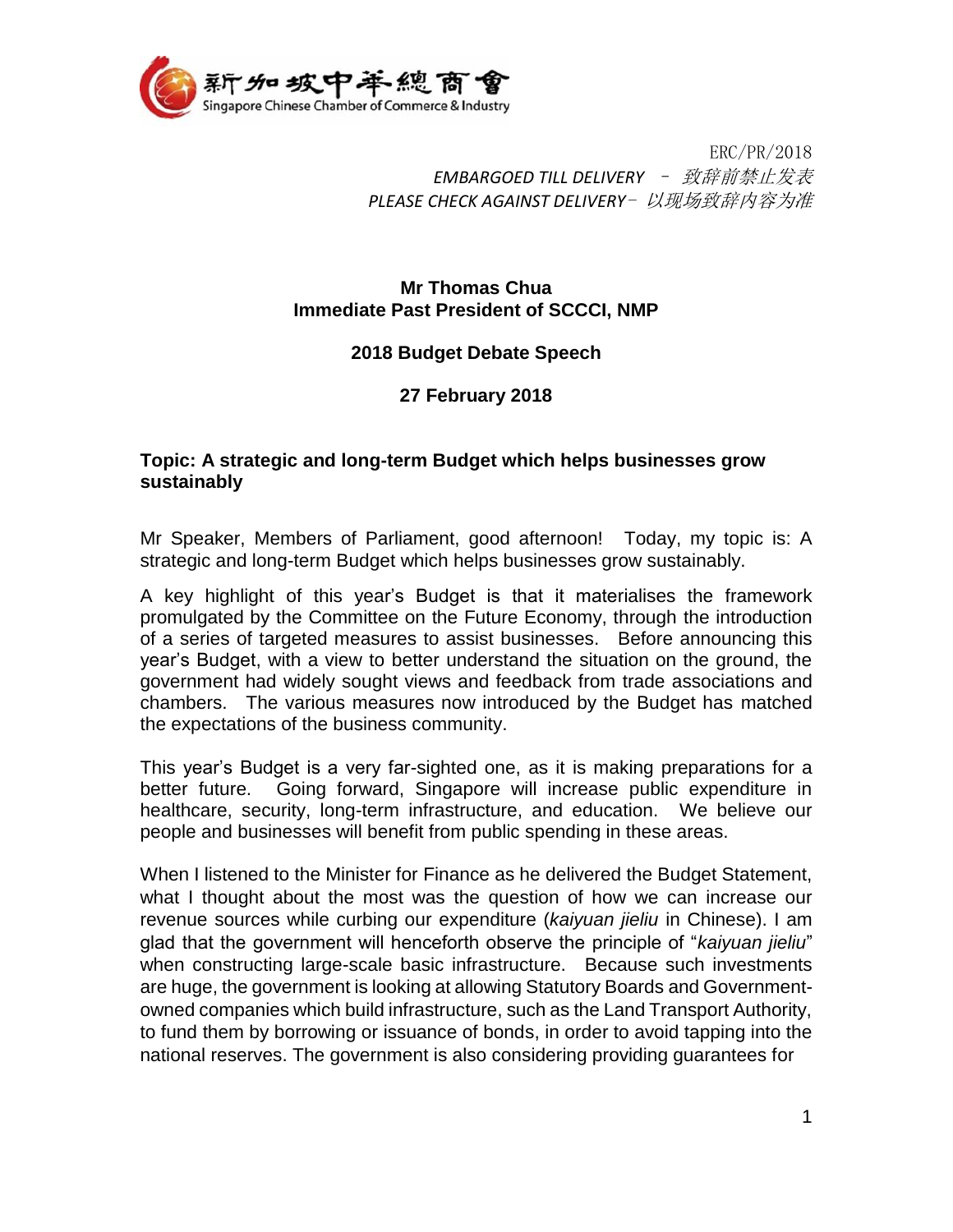

long-term borrowings for such infrastructure. This is an excellent strategy. Our reserves are a financial linchpin that provides the country stability, and should not be tapped into so easily. Hence, mobilising resources from the society to continuously obtain funds to finance such construction is a wise decision.

The other manifestation of "*kaiyuan jieliu"* is to moderate the pace of ministries' budget growth. From FY 2019, the rate of growth for the block budgets of ministries will be reduced from 0.4 times of GDP growth to 0.3 times. As Singapore is already an aging society, there will be more and more areas that will require spending in the future. We need to stringently control ministry spending, monitor closely the policy implementation process, plug loopholes in the abuse of government resources, raise the quality of public projects, and avoid the vicious cycle of problems arising from government spending and then having to spend more money to resolve problems – these are truly how *"kaiyuan jieliu"* could be meaningfully carried out.

As for the adjustment of the Goods and Services Tax, this had been widely speculated about earlier. It turned out that the government would not immediately raise the GST rate, but do so at least three years later, giving sufficient time to businesses and consumers to adapt. I would like to hereby convey the views of some smaller retailers, particularly those from the northern part of Singapore. They are worried that following the rise of the GST, many consumers will swarm into Malaysia, particularly Johor Baru, to shop for daily products. These retailers believe that this is very likely to happen because the Singapore-Johor Rapid Transit System Link will start operating in 2024. With the further ease of travelling, more convenient customs clearance, easier conveyance of goods, and the strength of the Singapore dollar vis-à-vis the Malaysian ringgit, the lure across the Causeway would only grow greater. Come 2026, the surge in north-bound traffic could be even higher, as the Singapore-Kuala Lumpur High Speed Rail is projected to be operational by then, and there will be many convenient places to shop along the route.

The government has also announced that in two years' time, businesses that purchase imported services from overseas would also have to pay GST. To local businesses that provide similar services, this is a long-waited equitable measure. According to the Department of Statistics, Singapore imported close to S\$225 billion worth of services in 2016. This is a significant figure. Such purchases include software applications, and a variety of Business-to-Business (B2B) services, including accounting and IT. On the other hand, once this GST is levied, many purchasers will face pressure arising from an increase in their operating cost.